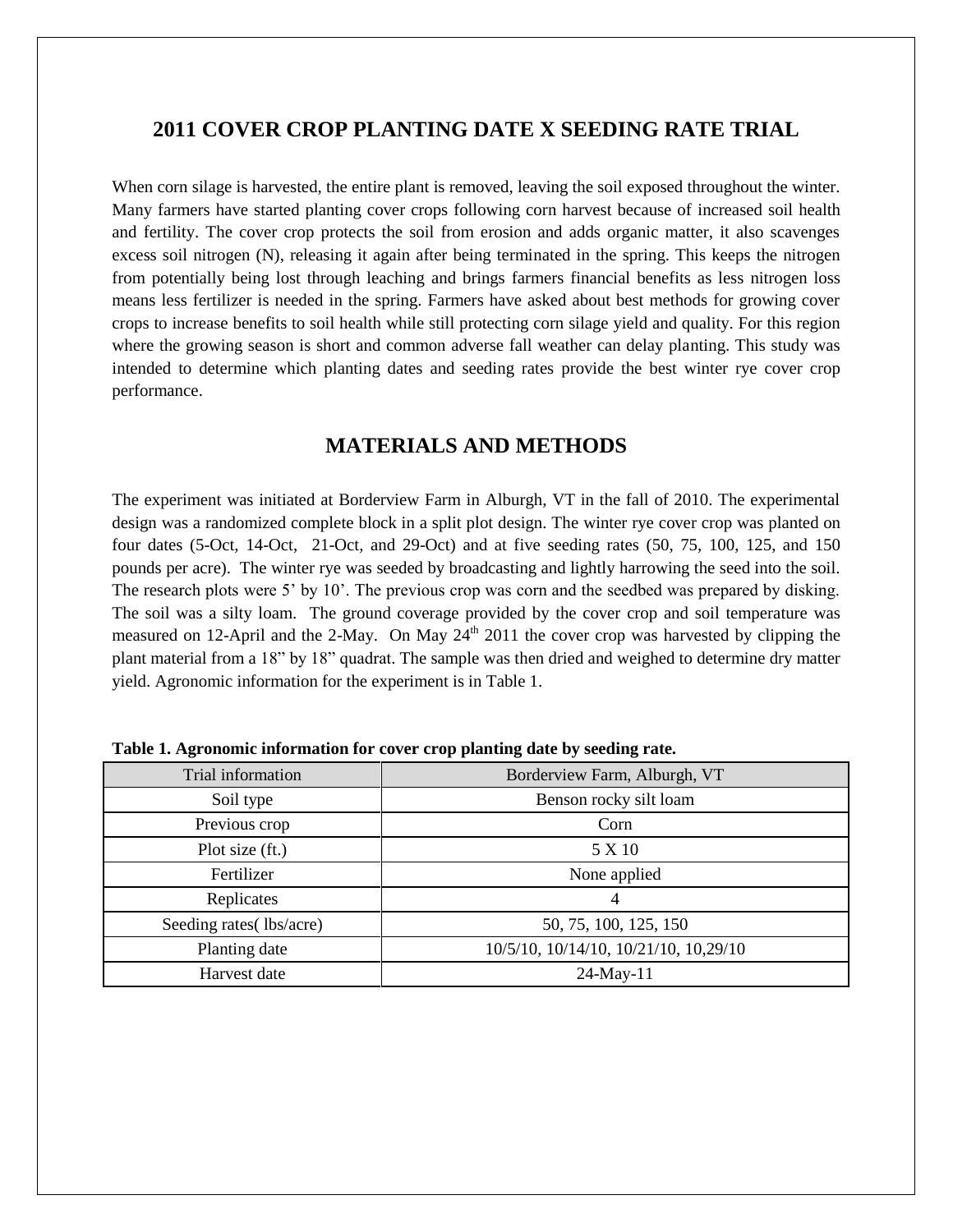# **RESULTS**

In October, there were higher than average temperatures and precipitation allowing for adequate and germination during the experiment. The month of November and December also brought warm temperatures allowing the winter rye to grow throughout the fall months.

| South Hero (Alburgh)               | Oct.<br>2010 | Nov.<br>2010 | Dec.<br>2010 | Jan.<br>2011 | Feb.<br>2011 | Mar.<br>2011 | Apr.<br>20111 | May<br>2011 |
|------------------------------------|--------------|--------------|--------------|--------------|--------------|--------------|---------------|-------------|
| Average Temperature (°F)           | 50.6         | 39.9         | 27.7         | 22.8         | 20.8         | 32.9         | 46.6          | 58.7        |
| Departure from Normal*             | 1.8          | 2.2          | 2.3          | 4.6          | 0.5          | 2.1          | 3.1           | 2.1         |
|                                    |              |              |              |              |              |              |               |             |
| Precipitation (inches)             | 6.73         | 2.93         | 3.39         | 0.90         | 3.12         | 3.39         | 7.88          | 8.67        |
| Departure from Normal              | 3.75         | 0.00         | 1.52         | $-1.05$      | 1.71         | 1.07         | 5.00          | 5.35        |
|                                    |              |              |              |              |              |              |               |             |
| Growing Degree Days<br>(base 32°F) | 578          | 243          | 17.1         | 0.0          | 0.0          | 144.2        | 465           | 826         |
| Departure from Normal              | 57.4         | 63.4         | 12.4         | 0.0          | 0.0          | 27.9         | 120           | 63.6        |

 **Table 2. Summarized weather data for Borderview Farm Alburgh, VT, 2010 and 2011**

\*Based on 30 year historical averages.

#### **Impact of Planting Date**

April measurements of ground cover indicated that the 5-October planting date provided the most soil coverage (Table 3). As the spring progressed the winter rye produced more biomass allowing for significant soil coverage by early May. The 5 and 14 of October planting dates still yielded the best soil coverage well over 80%. Soil temperature was only slightly impacted by winter rye planting date. Interestingly in early April the soil temperature was warmest where there was more ground coverage. The 5 and 14 of October planting dates yield the most dry matter per acre (Table 4; Figure 1). The late October planting date yielded 63% less than the early October date. The 5 and 14 of October planting dates also produced the most plant biomass nitrogen per acre. More than 70 lbs of plant biomass N per acre would be recycled into the soil for the subsequent crop. Increased biomass allows for great soil coverage and also nitrogen scavenging potential both beneficial to the farmer and the environment.

| <b>Planting date</b> | <b>Ground cover</b> |               | Soil temperature |              |
|----------------------|---------------------|---------------|------------------|--------------|
|                      | $4 - 12 - 11$       | $5 - 2 - 11$  | $4 - 12 - 11$    | $5 - 2 - 11$ |
|                      |                     | $\frac{0}{0}$ |                  | $\mathbf{F}$ |
| 5-October            | $34.0*$             | 88.5*         | 46.8             | 47.2         |
| 14-October           | 21.0                | $82.5*$       | 48.1             | 48.4         |
| 21-October           | 15.5                | 80.6          | 48.9             | 48.7         |
| 29-October           | 8.5                 | 60.8          | 43.8             | 48.1         |
| LSD(0.10)            | 5.5                 | 7.4           | 0.60             | 0.60         |
| Trial mean           | 19.8                | 78.2          | 48.0             | 48.1         |

**Table 3. Impact of winter rye planting date on ground cover and soil temperature in spring 2011.**

\*Results those are not significantly different that the top performers in a particular column are indicated with an asterisk.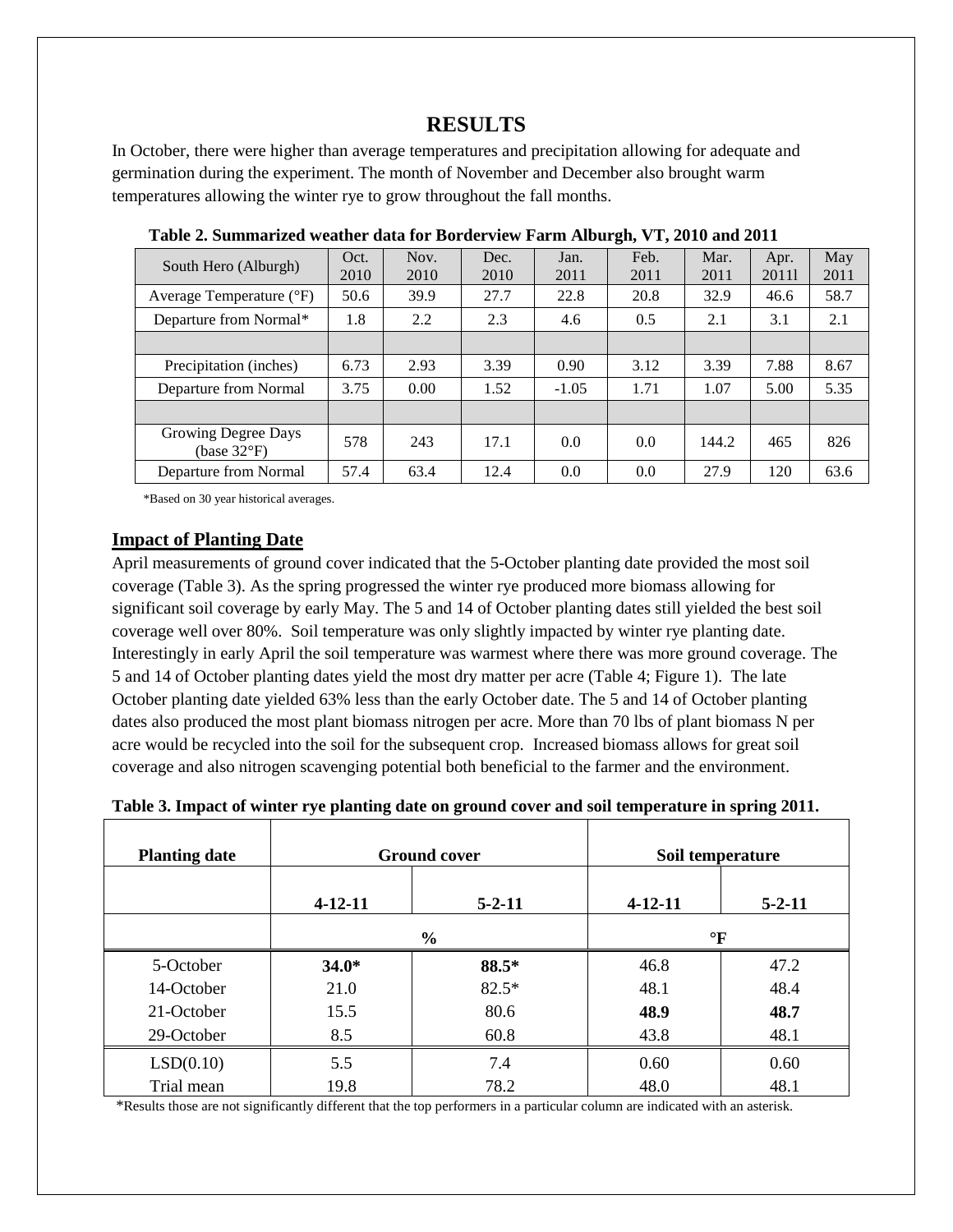|                   |                  | Plant biomass |           |  |
|-------------------|------------------|---------------|-----------|--|
| Planting date     | Dry matter yield | nitrogen      |           |  |
|                   | lbs/acre         | $\frac{0}{0}$ | lbs/acre  |  |
| 5-October         | 3981*            | 1.8           | 71.7      |  |
| 14-October        | 3875*            | 1.9           | 73.6      |  |
| 21-October        | 2789             | 1.9           | 52.9      |  |
| 29-October        | 1443             | $2.1*$        | 30.3      |  |
| <b>LSD</b>        | 485              | 0.10          | <b>NA</b> |  |
| <b>Trial Mean</b> | 3022             | 1.98          | <b>NA</b> |  |

**Table 4. Impact of planting date on winter rye dry matter and nitrogen yield in spring of 2011.**

\*Results those are not significantly different that the top performers in a particular column are indicated with an asterisk. NA- Statistical analysis not completed on this portion of the data.



**Figure 1. Impact of planting date on winter rye dry matter yields in spring of 2011.** 

### **Impact of Seeding Rate**

Winter rye seeding rate significantly impacted the percentage of ground cover (Table 5). Seeding rates of 100, 125, and 150 lbs per acre resulted in significantly higher ground coverage when compared to 50 and 75 lb per acre seeding rates. There was no impact of seeding rate on soil temperature. The highest dry matter yields were obtained at seeding rates of 100, 125, and 150 lbs per acre. The higher biomass also translated into the greatest yield of nitrogen.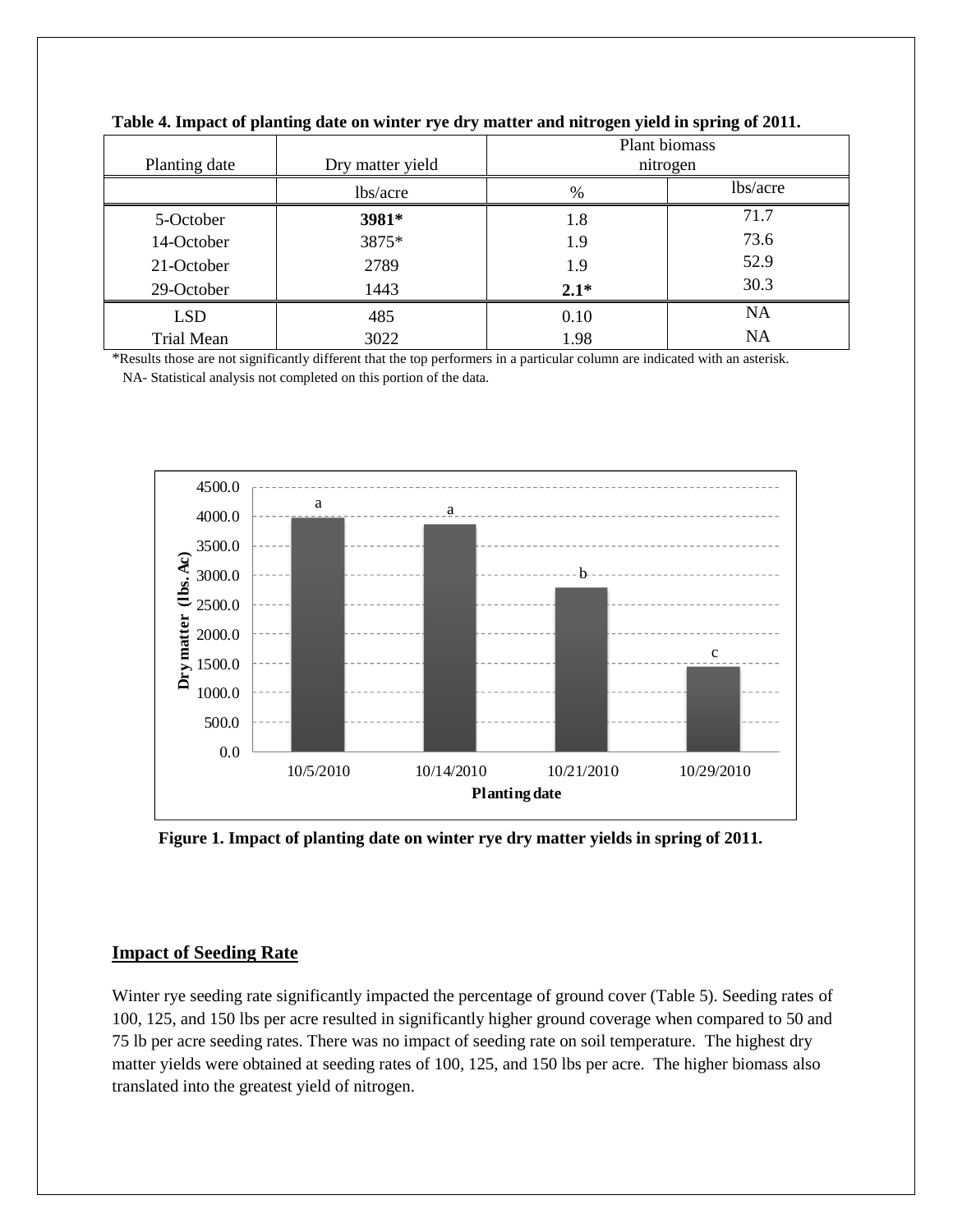| <b>Seeding rate</b> | <b>Ground cover</b> |               |               | Soil temperature |
|---------------------|---------------------|---------------|---------------|------------------|
|                     | $4 - 12 - 11$       | $5 - 2 - 11$  | $4 - 12 - 11$ | $5 - 2 - 11$     |
|                     |                     | $\frac{0}{0}$ | $\mathbf{P}$  |                  |
| 50                  | 12.4                | 66.7          | 47.9          | 48.1             |
| 75                  | 16.5                | 75.7          | 47.8          | 48.3             |
| 100                 | $20.3*$             | $80.8*$       | 48.7          | 48.4             |
| 125                 | $25.4*$             | 83.8*         | 47.8          | 47.9             |
| 150                 | $24.4*$             | 84.0*         | 48.0          | 48.2             |
| LSD(0.10)           | 6.2                 | 8.3           | <b>NS</b>     | <b>NS</b>        |
| Trial mean          | 19.7                | 78.2          | 48.0          | 48.2             |

## **Table 5. Impact of winter rye seeding rate on ground cover and soil temperature.**

\*Results those are not significantly different that the top performers in a particular column are indicated with an asterisk. NS- None of the treatments were significantly different form one another.

| Seeding rate      | Dry matter yield | Plant biomass nitrogen |           |  |
|-------------------|------------------|------------------------|-----------|--|
|                   | lbs/acre         | $\%$                   | lbs/acre  |  |
| 50                | 2339             | 2.0                    | 46.8      |  |
| 75                | 2931             | 2.0                    | 58.6      |  |
| 100               | 3181*            | 1.9                    | 63.6      |  |
| 125               | 3392*            | 2.0                    | 67.8      |  |
| 150               | 3267*            | 1.9                    | 65.3      |  |
| <b>LSD</b>        | 543              | <b>NS</b>              | <b>NA</b> |  |
| <b>Trial Mean</b> | 3022             | 2.0                    | <b>NA</b> |  |

#### **Table 6. Impact of seeding rate on winter rye dry matter and nitrogen yield in spring of 2011.**

\*Results those are not significantly different that the top performers in a particular column are indicated with an asterisk. NS- None of the treatments were significantly different form one another.

NA- Statistical analysis not completed on this portion of the data.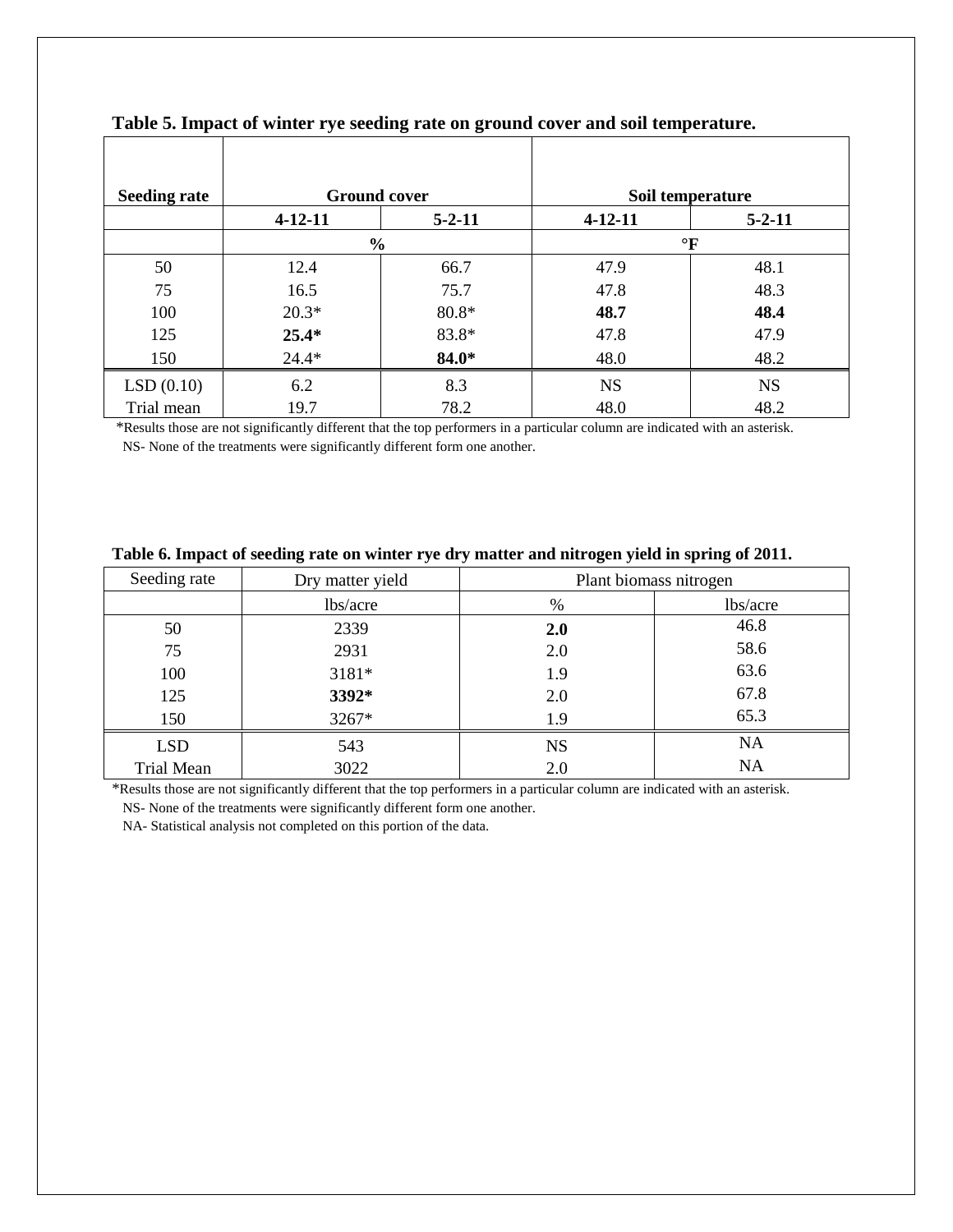

**Figure 2. Impact of seeding rate on winter rye dry matter yields in spring of 2011.**

### **DISCUSSION**

Cover crop planting is important to reduce erosion throughout the non-growing season months. Cover cropping can also provide other benefits such as improved soil tilth and nitrogen for the subsequent crop. Based on this research the earlier the winter cover crop can be seeded the better ground coverage and more plant biomass that can be obtained from this critical practice. Late cover crop plantings will ultimately result in poor soil coverage and may not aide in reducing soil erosion. Seeding rates of at least 100 lbs per acre will also provide adequate coverage and yields. Increasing the seeding rate above 100 lbs per acre would be more costly and does not appear to provide any additional benefit to plant yield and ground coverage regardless of the planting date. It should be noted that these plots were broadcast seeded and hence lower seeding rates may be appropriate for drill seeding.

## **ACKNOWLEDGEMENTS**

UVM Extension would like to thank Roger Rainville and the staff at Borderview Farm for their generous help with this research trial. We would also like to acknowledge Crop and Soil Team members Amanda Gervais, Amber Domina, Laura Madden, Susan Monahan, Katie Blair, and Savanna Kittell-Mitchell.